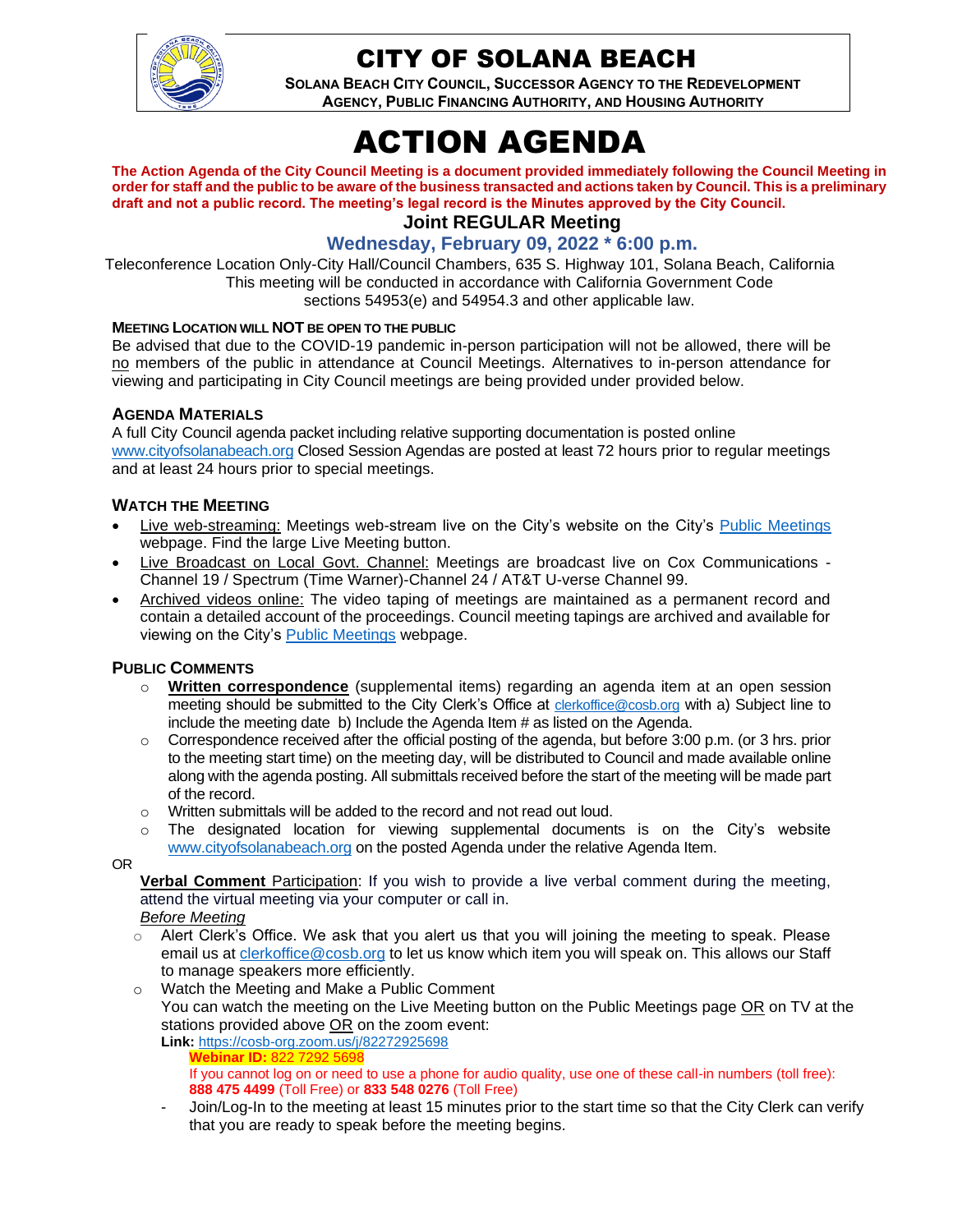Audio Accessibility: If your computer does not have a microphone or you have sound issues, you can call-in from a landline or cell phone and use it as your audio (phone # is provided once you login to Zoom, see above). If you call in for better audio, mute your computer's speakers to eliminate feedback so that you do not have two audios when you are speaking.

#### *During Meeting:*

- During each Agenda Item and Oral Communications, attendees will be asked if they would like to speak. Speakers are taken during each agenda item.
- $\circ$  Speakers will be asked to raise their hand (zoom icon under participants can be clicked or on the phone you can dial \*9) if they would like to be called on to speak during each item. We will call on you by your log in name or the last 4 digits of your phone #. When called on by the meeting organizer, we will unmute so you may provide comments for the allotted time. Allotted speaker times are listed under each [Agenda](https://urldefense.proofpoint.com/v2/url?u=https-3A__www.ci.solana-2Dbeach.ca.us_index.asp-3FSEC-3DF0F1200D-2D21C6-2D4A88-2D8AE1-2D0BC07C1A81A7-26Type-3DB-5FBASIC&d=DwMFaQ&c=euGZstcaTDllvimEN8b7jXrwqOf-v5A_CdpgnVfiiMM&r=1XAsCUuqwK_tji2t0s1uIQ&m=C7WzXfOw2_nkEFMJClT55zZsF4tmIf_7KTn0o1WpYqI&s=3DcsWExM2_nx_xpvFtXslUjphiXd0MDCCF18y_Qy5yU&e=) section.
- o Choose Gallery View to see the presentations, when applicable.

#### **SPECIAL ASSISTANCE NEEDED** - AMERICAN DISABILITIES ACT TITLE 2

In compliance with the Americans with Disabilities Act of 1990, persons with a disability may request an agenda in appropriate alternative formats as required by Section 202. Any person with a disability who requires a modification or accommodation in order to participate in a meeting should direct such request to the City Clerk's office (858) 720-2400 [clerkoffice@cosb.org](mailto:EMAILGRP-CityClerksOfc@cosb.org) at least 72 hours prior to the meeting.

| <b>CITY COUNCILMEMBERS</b>                 |                                              |                                                   |                                       |
|--------------------------------------------|----------------------------------------------|---------------------------------------------------|---------------------------------------|
| Lesa Heebner, Mayor                        |                                              |                                                   |                                       |
| <b>Kelly Harless</b><br>Deputy Mayor       | David A. Zito<br>Councilmember<br>District 1 | <b>Jewel Edson</b><br>Councilmember<br>District 3 | <b>Kristi Becker</b><br>Councilmember |
| <b>Gregory Wade</b><br><b>City Manager</b> | Johanna Canlas<br><b>City Attorney</b>       |                                                   | Angela Ivey<br><b>City Clerk</b>      |

#### **SPEAKERS:**

See Public Participation on the first page of the Agenda for publication participation options.

#### **READING OF ORDINANCES AND RESOLUTIONS:**

Pursuant to [Solana Beach Municipal Code](https://www.codepublishing.com/CA/SolanaBeach/) Section 2.04.460, at the time of introduction or adoption of an ordinance or adoption of a resolution, the same shall not be read in full unless after the reading of the title, further reading is requested by a member of the Council. If any Councilmember so requests, the ordinance or resolution shall be read in full. In the absence of such a request, this section shall constitute a waiver by the council of such reading.

## **CALL TO ORDER AND ROLL CALL:**

#### **CLOSED SESSION REPORT:**

#### **FLAG SALUTE:**

**PRESENTATIONS:** Ceremonial items that do not contain in-depth discussion and no action/direction.

• Black History Month

#### **APPROVAL OF AGENDA:**

**COUNCIL ACTION: Approved 4/0/1 (Absent: Zito)**

#### **ORAL COMMUNICATIONS:**

*Note to Public: Refer to Public Participation for information on how to submit public comment.*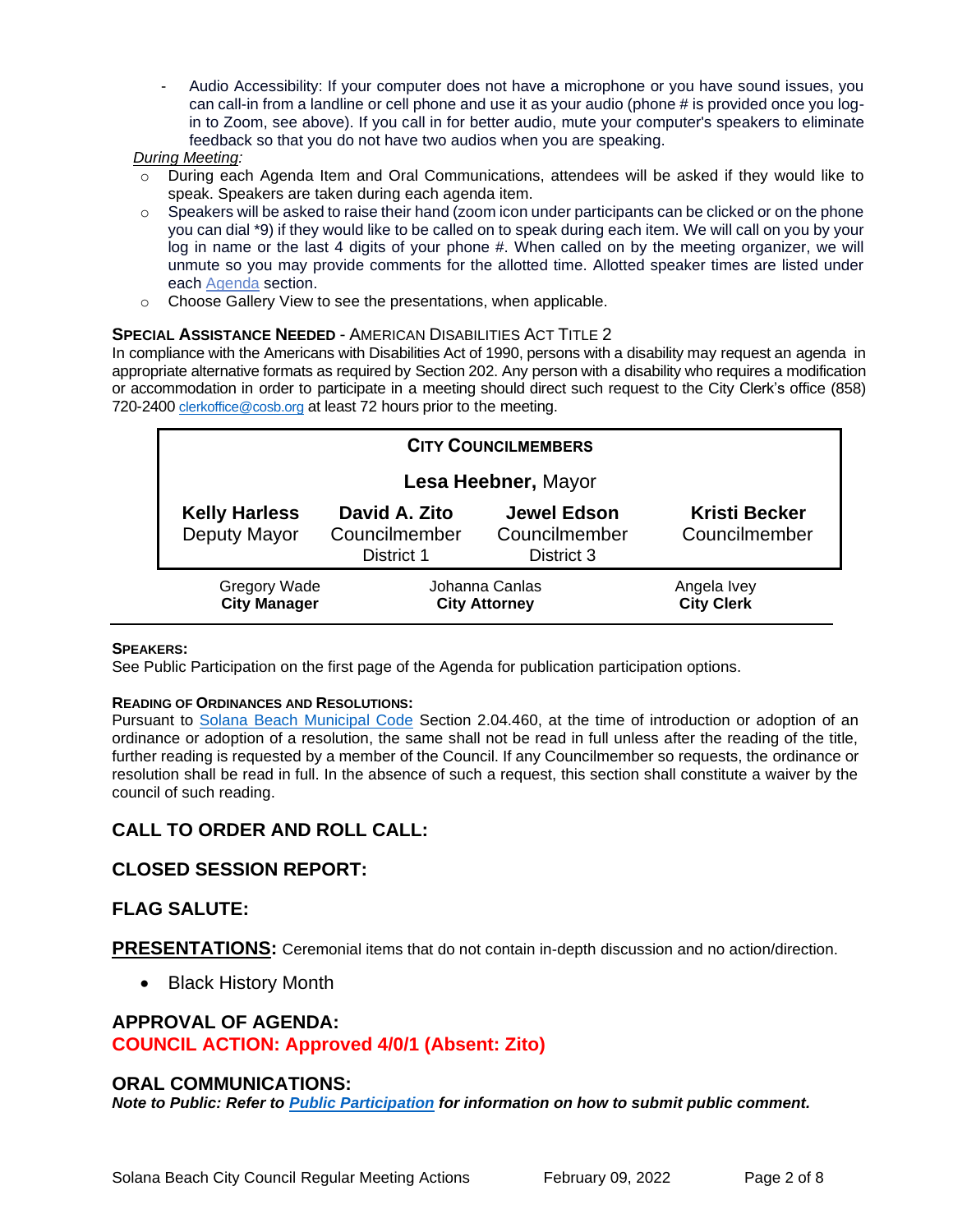This portion of the agenda provides an opportunity for members of the public to address the City Council on items relating to City business and not appearing on today's agenda by joining the virtual meeting online to speak live, per the Public Participation instructions on the Agenda. Pursuant to the Brown Act, no action shall be taken by the City Council on public comment items. No written correspondence may be submitted in lieu of public speaking. Council may refer items to the City Manager for placement on a future agenda. The maximum time allotted for each speaker is THREE MINUTES (SBMC 2.04.190).

# **COUNCIL COMMUNITY ANNOUNCEMENTS / COMMENTARY:**

*An opportunity for City Council to make brief announcements or report on their activities. These items are not agendized for official City business with no action or substantive discussion.* 

# **A. CONSENT CALENDAR:** (Action Items) (A.1. - A.5.)

*Note to Public: Refer to Public Participation for information on how to submit public comment.*  Items listed on the Consent Calendar are to be acted in a single action of the City Council unless pulled for discussion.

Any member of the public may address the City Council on an item of concern by submitting written correspondence for the record to be filed with the record or by joining the virtual meeting online to speak live, per the Public Participation instructions on the Agenda. The maximum time allotted for each speaker is THREE MINUTES (SBMC 2.04.190).

Those items removed from the Consent Calendar by a member of the Council will be trailed to the end of the agenda, while Consent Calendar items removed by the public will be discussed immediately after approval of the Consent Calendar.

# **A.1. Minutes of the City Council.**

Recommendation: That the City Council

1. Approve the Minutes of the December 8, 2021 City Council Meetings.

## **COUNCIL ACTION: Approved 4/0/1 (Absent: Zito)**

## **A.2. Register Of Demands.** (File 0300-30)

Recommendation: That the City Council

1. Ratify the list of demands for January 08, 2022 – January 21, 2022.

[Item A.2. Report \(click here\)](https://solanabeach.govoffice3.com/vertical/Sites/%7B840804C2-F869-4904-9AE3-720581350CE7%7D/uploads/Item_A.2._Report_(click_here)_-_2-09-22_-_O(1).pdf)

*Posted Reports & Supplemental Docs contain records up to the cut off time, prior to the start of the meeting, for processing new submittals. The final official record containing handouts, PowerPoints, etc. can be obtained through a Records Request to the City Clerk's Office.*

**COUNCIL ACTION: Approved 4/0/1 (Absent: Zito)**

## **A.3. General Fund Budget Adjustments for Fiscal Year 2021/2022.** (File 0330-30)

Recommendation: That the City Council

1. Receive the report listing changes made to the Fiscal Year 2021/2022 General Fund Adopted Budget.

[Item A.3. Report \(click here\)](https://solanabeach.govoffice3.com/vertical/Sites/%7B840804C2-F869-4904-9AE3-720581350CE7%7D/uploads/Item_A.3._Report_(click_here)_-_2-09-22_-_O.pdf)

*Posted Reports & Supplemental Docs contain records up to the cut off time, prior to the start of the meeting, for processing new submittals. The final official record containing handouts, PowerPoints, etc. can be obtained through a Records Request to the City Clerk's Office.*

#### **COUNCIL ACTION: Approved 4/0/1 (Absent: Zito)**

Solana Beach City Council Regular Meeting Actions February 09, 2022 Page 3 of 8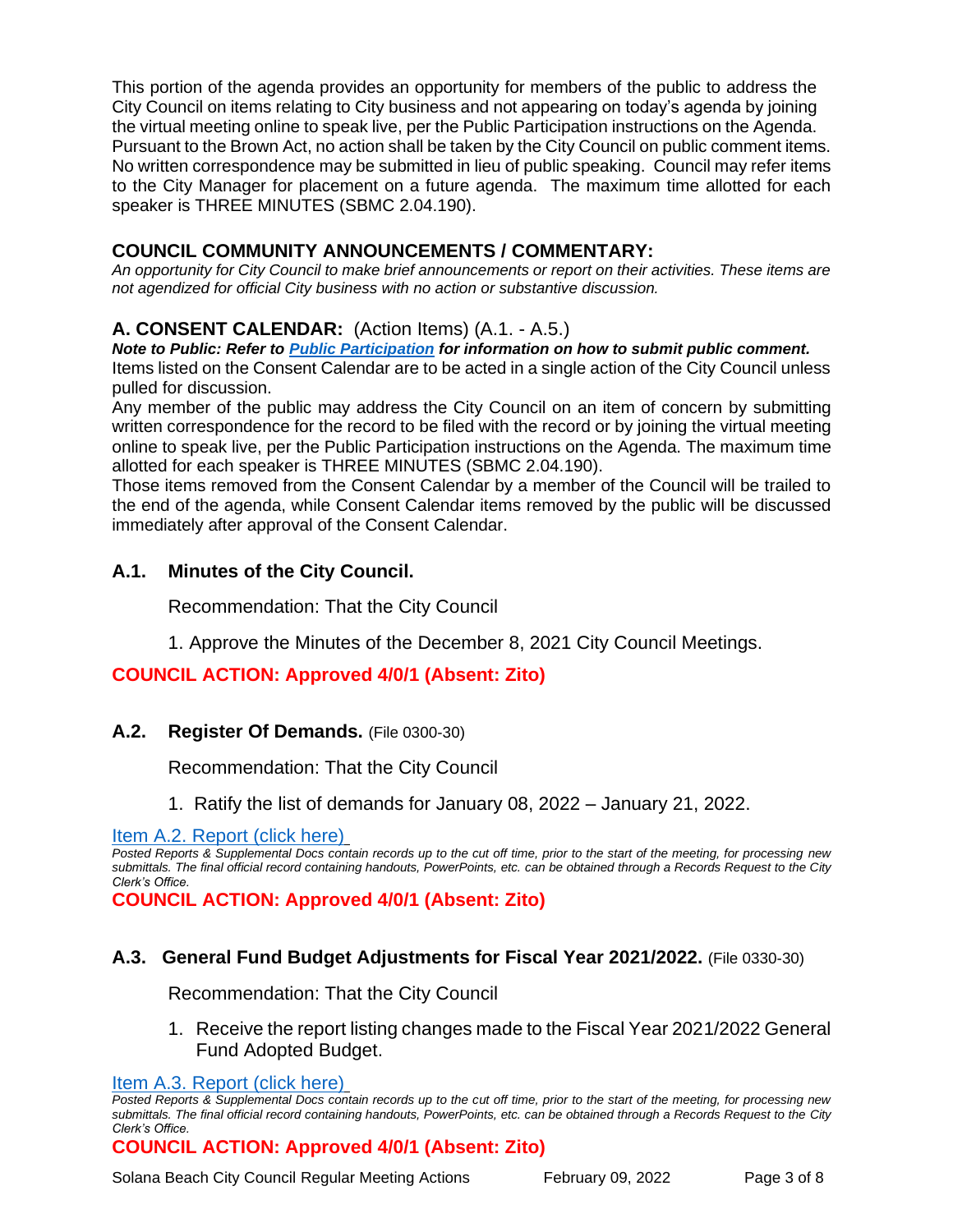# **A.4. Local Emergency Teleconferencing.** (File 0240-25)

Recommendation: That the City Council

1. Adopt **Resolution 2022-015** authorizing remote teleconference meetings of the legislative bodies of the City for the period of February 10, 2022 through March 12, 2022 pursuant to the new provisions of the Brown Act.

[Item A.4. Report \(click here\)](https://solanabeach.govoffice3.com/vertical/Sites/%7B840804C2-F869-4904-9AE3-720581350CE7%7D/uploads/Item_A.4._Report_(click_here)_-_2-09-22_-_O.pdf)

*Posted Reports & Supplemental Docs contain records up to the cut off time, prior to the start of the meeting, for processing new submittals. The final official record containing handouts, PowerPoints, etc. can be obtained through a Records Request to the City Clerk's Office.*

**COUNCIL ACTION: Approved 4/0/1 (Absent: Zito)**

#### **A.5. Conflict of Interest Code Update.** (File 0440-00)

Recommendation: That the City Council

1. Adopt **Resolution 2022-010** adopting an amended Solana Beach Conflict of Interest Code.

#### [Item A.5. Report \(click here\)](https://solanabeach.govoffice3.com/vertical/Sites/%7B840804C2-F869-4904-9AE3-720581350CE7%7D/uploads/Item_A.5._Report_(click_here)_-_2-09-22_-_O.pdf)

*Posted Reports & Supplemental Docs contain records up to the cut off time, prior to the start of the meeting, for processing new submittals. The final official record containing handouts, PowerPoints, etc. can be obtained through a Records Request to the City Clerk's Office.*

**COUNCIL ACTION: Approved 4/0/1 (Absent: Zito)**

## **B. PUBLIC HEARINGS:** (B.1. – B.3.)

*Note to Public: Refer to Public Participation for information on how to submit public comment.* 

Any member of the public may address the City Council on an item of concern by submitting written correspondence for the record to be filed with the record or by registering to join the virtual meeting online to speak live, per the Public Participation instructions on the Agenda. The maximum time allotted for each speaker is THREE MINUTES (SBMC 2.04.190).

An applicant or designee(s) for a private development/business project, for which the public hearing is being held, is allotted a total of fifteen minutes to speak, as per SBMC 2.04.210. A portion of the fifteen minutes may be saved to respond to those who speak in opposition. All other speakers have three minutes each.

After considering all of the evidence, including written materials and oral testimony, the City Council must make a decision supported by findings and the findings must be supported by substantial evidence in the record.

#### **B.1. Public Hearing: 135 South Sierra Ave., Applicant: Las Brisas Homeowners Association, Case: CUP20-004.** (File 0600-40)

Recommendation: That the City Council

- 1. Conduct the Public Hearing: Open the Public Hearing, Report Council Disclosures, Receive Public Testimony, and Close the Public Hearing.
- 2. Find this the Proposed Project exempt from the requirements of CEQA pursuant to 2022 State California CEQA Guidelines §15269 as emergency conditions exist onsite.
- 3. Adopt **Resolution 2022-013** conditionally approving a Conditional Use Permit Modification to construct a return wall that would consist of a drilled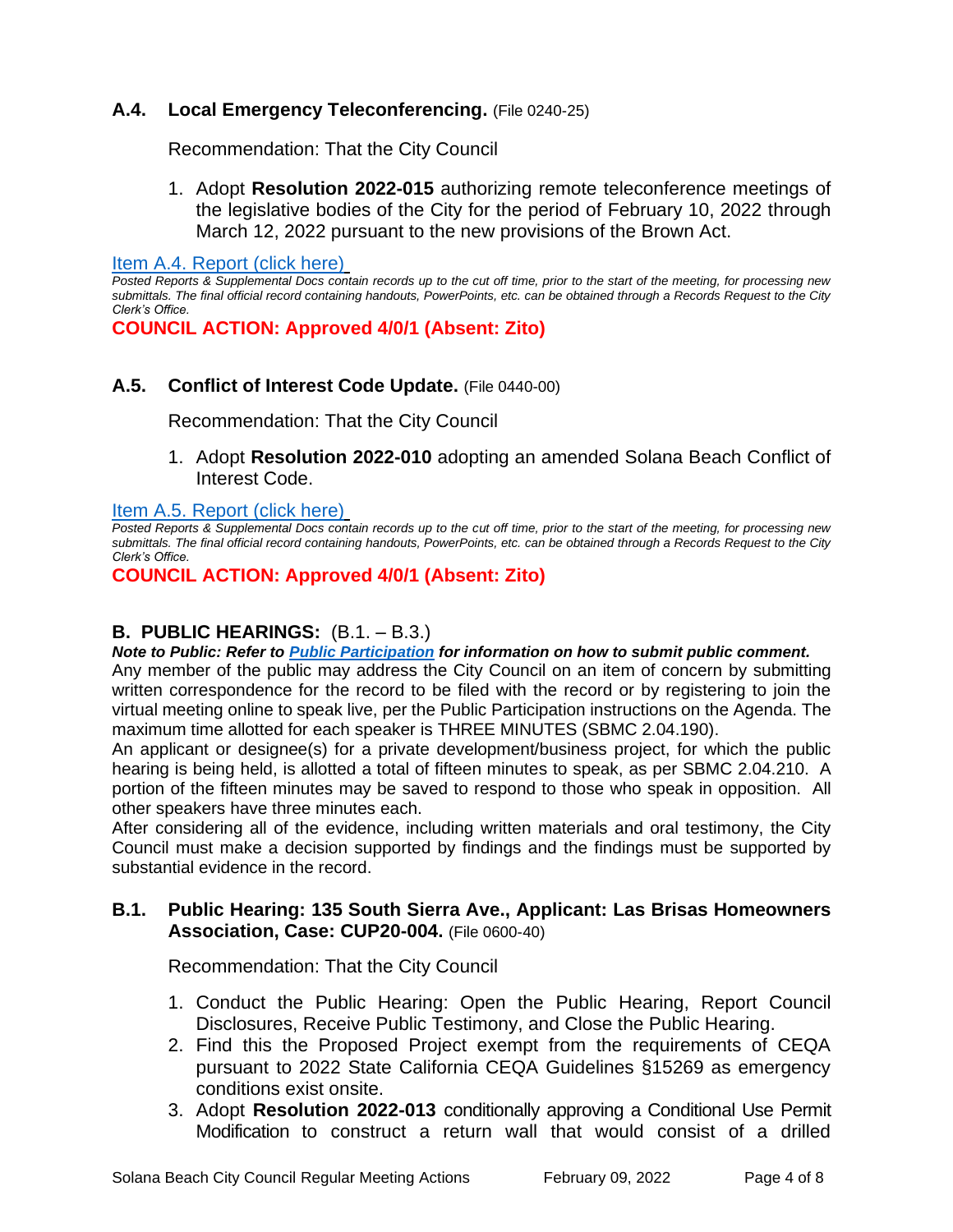pier/caisson design with structural concrete between piers, extend from the top of the southern terminus of the existing seawall to the top of the bluff, and would be covered with hand sculpted, colored shotcrete to match the adjacent natural bluff at 135 S. Sierra Avenue, Solana Beach.

#### [Item B.1. Report \(click here\)](https://solanabeach.govoffice3.com/vertical/Sites/%7B840804C2-F869-4904-9AE3-720581350CE7%7D/uploads/Item_B.1._Report_(click_here)_-_2-09-22_-_O.pdf)

[Item B.1. Supplemental Docs \(updated 2-09-22](https://solanabeach.govoffice3.com/vertical/Sites/%7B840804C2-F869-4904-9AE3-720581350CE7%7D/uploads/Item_B.1._Supp_Docs_(2-9_255pm)_-_O(1).pdf) at 3:01pm)

*Posted Reports & Supplemental Docs contain records up to the cut off time, prior to the start of the meeting, for processing new submittals. The final official record containing handouts, PowerPoints, etc. can be obtained through a Records Request to the City Clerk's Office.*

**COUNCIL ACTION: Approved 4/0/1 (Absent: Zito) with a modification.** 

#### **B.2. Public Hearing Continued: 211 Ocean St., Applicant: Blakely, Case: DRP21- 004/ SDP21-004.** (File 0600-40)

The proposed project meets the minimum zoning requirements under the SBMC, may be found to be consistent with the General Plan and may be found, as conditioned, to meet the discretionary findings required as discussed in this report to approve a DRP and SDP. Therefore, Staff recommends that the City Council:

- 1. Conduct the continued Public Hearing: Report Council Disclosures, Receive Public Testimony, and Close the Public Hearing.
- 2. Find the project exempt from the California Environmental Quality Act pursuant to Section 15303 of the State CEQA Guidelines; and
- 3. If the City Council makes the requisite findings and approves the project, adopt **Resolution 2021-128** conditionally approving a DRP, SDP, and SDP Waiver to demolish a single-family residence, construct a replacement twostory, single-family residence with an attached two-car garage, and perform associated site improvements at 211 Ocean Street, Solana Beach.

**[Item B.2. Report \(click here\)](https://solanabeach.govoffice3.com/vertical/Sites/%7B840804C2-F869-4904-9AE3-720581350CE7%7D/uploads/Item_B.2._Report_(click_here)_-_2-09-22_-_O.pdf)** 

[Item B.2. Supplemental Docs \(updated 2-09-22](https://solanabeach.govoffice3.com/vertical/Sites/%7B840804C2-F869-4904-9AE3-720581350CE7%7D/uploads/Item_B.2._Supp_Doc_(2-9_1245pm)_-_O.pdf) at 1:20pm)

*Posted Reports & Supplemental Docs contain records up to the cut off time, prior to the start of the meeting, for processing new submittals. The final official record containing handouts, PowerPoints, etc. can be obtained through a Records Request to the City Clerk's Office.*

**COUNCIL ACTION: Approved 4/0/1 (Absent: Zito)**

## **B.3. Public Hearing: 661-781 South Nardo Ave. and 821 Stevens Ave., Applicant: H.G. Fenton, Case: DRP MOD 20-002.** (File 0600-40)

#### **This item was removed from this Agenda prior to the meeting and will be heard at a future meeting.**

# **C. STAFF REPORTS: (C.1. – C.3.)**

*Note to Public: Refer to Public Participation for information on how to submit public comment.* 

Any member of the public may address the City Council on an item of concern by submitting written correspondence for the record to be filed with the record or by registering to join the virtual meeting online to speak live, per the Public Participation instructions on the Agenda. The maximum time allotted for each speaker is THREE MINUTES (SBMC 2.04.190).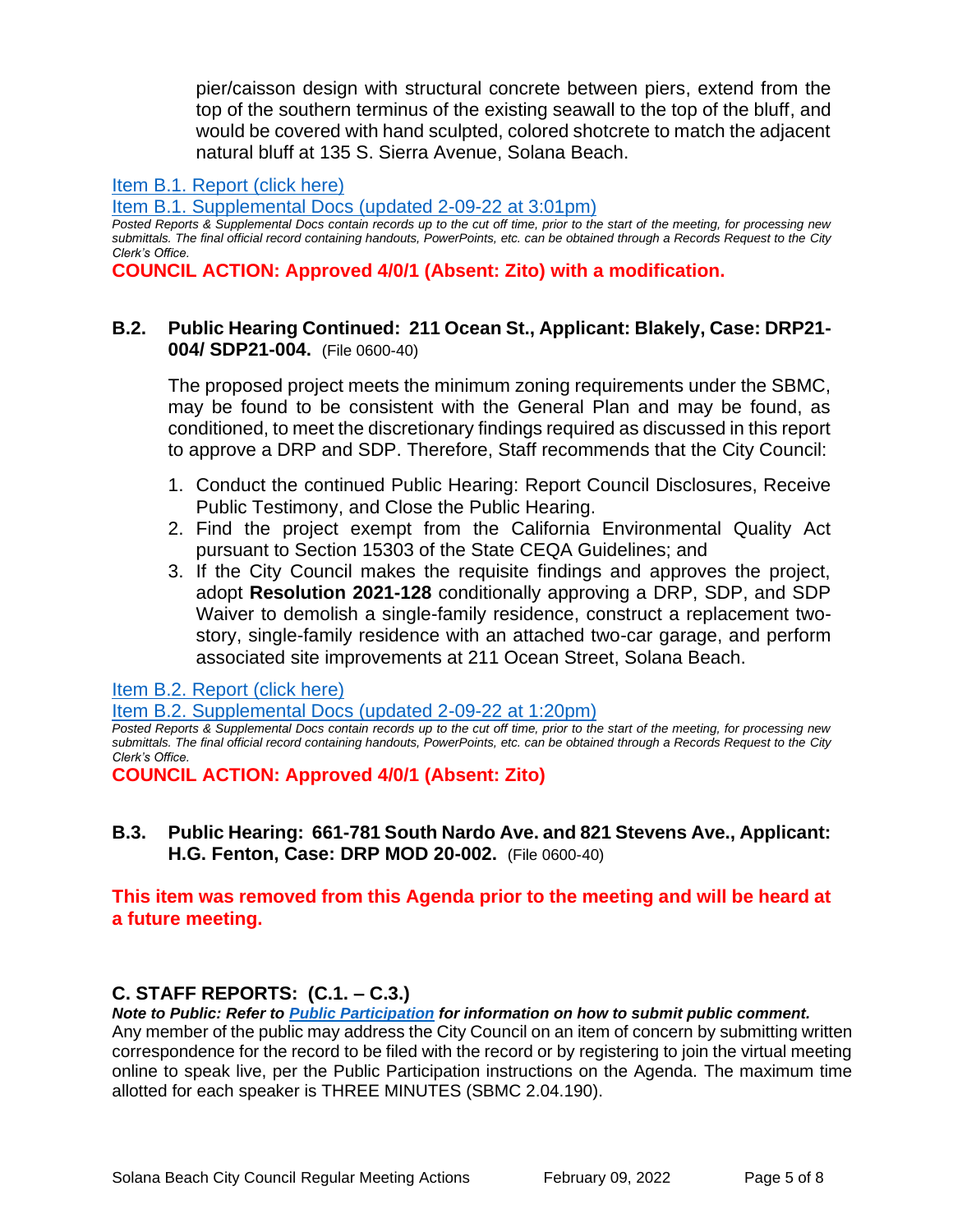#### **C.1. Fiscal Year 2020-21 Annual Comprehensive Financial Report (ACFR).** (File 0310-11)

Recommendation: That the City Council

- 1. Accept and file the City of Solana Beach Annual Comprehensive Financial Report (ACFR) for the Fiscal Year July 1, 2020 – June 30, 2021.
- 2. Accept and file the Communication of Internal Control Related Matters identified in an Audit letter.
- 3. Accept and file the Auditor's Communication with Those Charged with Governance letter.

[Item C.1. Report \(click here\)](https://solanabeach.govoffice3.com/vertical/Sites/%7B840804C2-F869-4904-9AE3-720581350CE7%7D/uploads/Item_C.1._Report_(click_here)_-_2-09-22_-O.pdf)

*Posted Reports & Supplemental Docs contain records up to the cut off time, prior to the start of the meeting, for processing new submittals. The final official record containing handouts, PowerPoints, etc. can be obtained through a Records Request to the City Clerk's Office.*

**COUNCIL ACTION: Approved 4/0/1 (Absent: Zito)**

## **C.2. Citywide Traffic Calming Measures.** (File 0860-45)

Recommendation: That the City Council

- 1. Validate the North Highway 101 Engineering and Traffic Speed Survey performed by STC Traffic.
- 2. Adopt **Resolution 2022-012** determining that upon the basis of the Engineering and Traffic Speed Survey, that North Highway 101, between Cliff Street and the northern city limit, the speed limit shall be 35 miles per hour, which is the most appropriate speed to facilitate the orderly movement of traffic and is reasonable and safe.
- 3. Consider and provide direction to Staff on implementing the three proposed traffic calming measures at San Mario, South Sierra, and Santa Helena.

[Item C.2. Report](https://solanabeach.govoffice3.com/vertical/Sites/%7B840804C2-F869-4904-9AE3-720581350CE7%7D/uploads/Item_C.2._Report_(click_here)_-_2-09-22_-_O.pdf) (click here)

#### [Item C.2. Supplemental Docs \(updated](https://solanabeach.govoffice3.com/vertical/Sites/%7B840804C2-F869-4904-9AE3-720581350CE7%7D/uploads/Item_C.2._Supp_Doc_(2-9_120pm)_-_O.pdf) 2-09-22 at 1:20pm)

*Posted Reports & Supplemental Docs contain records up to the cut off time, prior to the start of the meeting, for processing new submittals. The final official record containing handouts, PowerPoints, etc. can be obtained through a Records Request to the City Clerk's Office.*

## **COUNCIL ACTION: Approved 4/0/1 (Absent: Zito)**

In addition, direction provided to paint a 2 ft. buffer, instead of a proposed choker, narrowing the lanes on the downhill side to 10 ft. using more cross hatching and looking at thermo plastic striping .

## **C.3. SANDAG 2021 Annual Report.** (File 0150-55)

Recommendation: That the City Council

1. Receive the report of SANDAG's 2021 Annual Report.

[Item C.3. Report \(click here\)](https://solanabeach.govoffice3.com/vertical/Sites/%7B840804C2-F869-4904-9AE3-720581350CE7%7D/uploads/Item_C.3._Report_(click_here)_-_2-09-22_-_O.pdf) 

#### [Item C.3. Updated Report #1 \(added 2-9 at 1:20pm\)](https://solanabeach.govoffice3.com/vertical/Sites/%7B840804C2-F869-4904-9AE3-720581350CE7%7D/uploads/C.3._Updated_Report_1_(2-9_1pm)_-_O.pdf)

*Posted Reports & Supplemental Docs contain records up to the cut off time, prior to the start of the meeting, for processing new submittals. The final official record containing handouts, PowerPoints, etc. can be obtained through a Records Request to the City Clerk's Office.*

**Discussion and consensus to send correspondence.**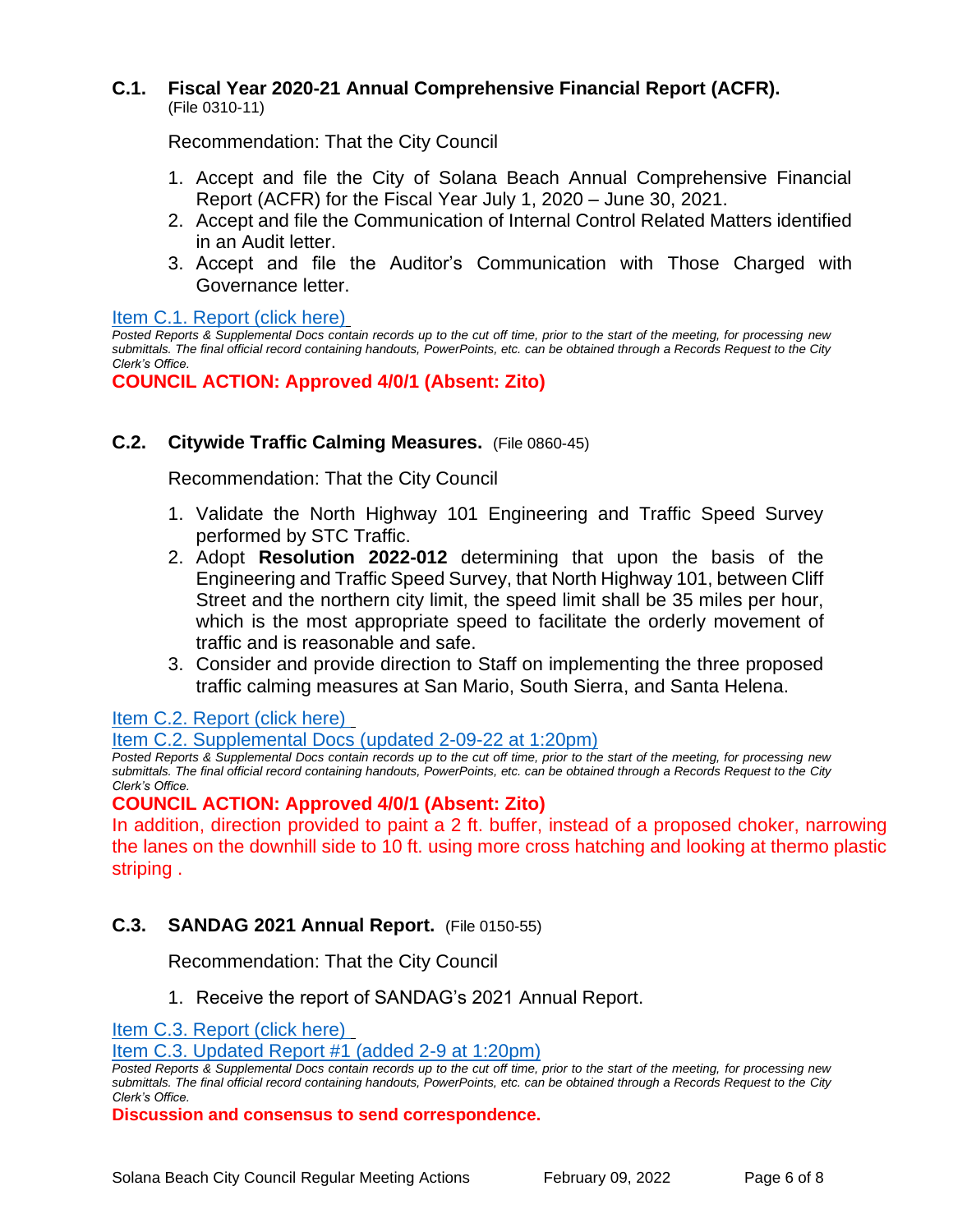## **COMPENSATION & REIMBURSEMENT DISCLOSURE:** None

GC: Article 2.3. Compensation: 53232.3. (a) Reimbursable expenses shall include, but not be limited to, meals, lodging, and travel. 53232.3 (d) Members of a legislative body shall provide brief reports on meetings attended at the expense of the local agency "*City*" at the next regular meeting of the legislative body.

#### **COUNCIL COMMITTEE REPORTS:** [Council Committees](https://www.ci.solana-beach.ca.us/index.asp?SEC=584E1192-3850-46EA-B977-088AC3E81E0D&Type=B_BASIC)

#### **REGIONAL COMMITTEES: (outside agencies, appointed by this Council)**

- a. City Selection Committee (meets twice a year) Primary-Heebner, Alternate-Edson
- b. Clean Energy Alliance (CEA) JPA: Primary-Becker, Alternate-Zito
- c. County Service Area 17: Primary- Harless, Alternate-Edson
- d. Escondido Creek Watershed Authority: Becker /Staff (no alternate).
- e. League of Ca. Cities' San Diego County Executive Committee: Primary-Becker, Alternate-Harless. Subcommittees determined by its members.
- f. League of Ca. Cities' Local Legislative Committee: Primary-Harless, Alternate-Becker
- g. League of Ca. Cities' Coastal Cities Issues Group (CCIG): Primary-Becker, Alternate-**Harless**
- h. North County Dispatch JPA: Primary-Harless, Alternate-Becker
- i. North County Transit District: Primary-Edson, Alternate-Harless
- j. Regional Solid Waste Association (RSWA): Primary-Harless, Alternate-Zito
- k. SANDAG: Primary-Heebner, 1<sup>st</sup> Alternate-Zito, 2<sup>nd</sup> Alternate-Edson. Subcommittees determined by its members.
- l. SANDAG Shoreline Preservation Committee: Primary-Becker, Alternate-Zito
- m. San Dieguito River Valley JPA: Primary-Harless, Alternate-Becker
- n. San Elijo JPA: Primary-Zito, Primary-Becker, Alternate-City Manager
- o. 22<sup>nd</sup> Agricultural District Association Community Relations Committee: Primary-Edson, Primary-Heebner

#### **STANDING COMMITTEES: (All Primary Members)** *(Permanent Committees)*

- a. Business Liaison Committee Zito, Edson.
- b. Fire Dept. Management Governance & Organizational Evaluation Harless, Edson
- c. Highway 101 / Cedros Ave. Development Committee Edson, Heebner
- d. Parks and Recreation Committee Zito, Harless
- e. Public Arts Committee Edson, Heebner
- f. School Relations Committee Becker, Harless
- g. Solana Beach-Del Mar Relations Committee Heebner, Edson

#### **CITIZEN COMMISSION(S)**

a. Climate Action Commission: Primary-Zito, Alternate-Becker

# **ADJOURN:**

#### *Next Regularly Scheduled Meeting is February 23, 2022*

*Always refer the City's website Event Calendar for Special Meetings or an updated schedule. Or Contact City Hall 858-720-2400 [www.cityofsolanabeach.org](http://www.cityofsolanabeach.org/)*